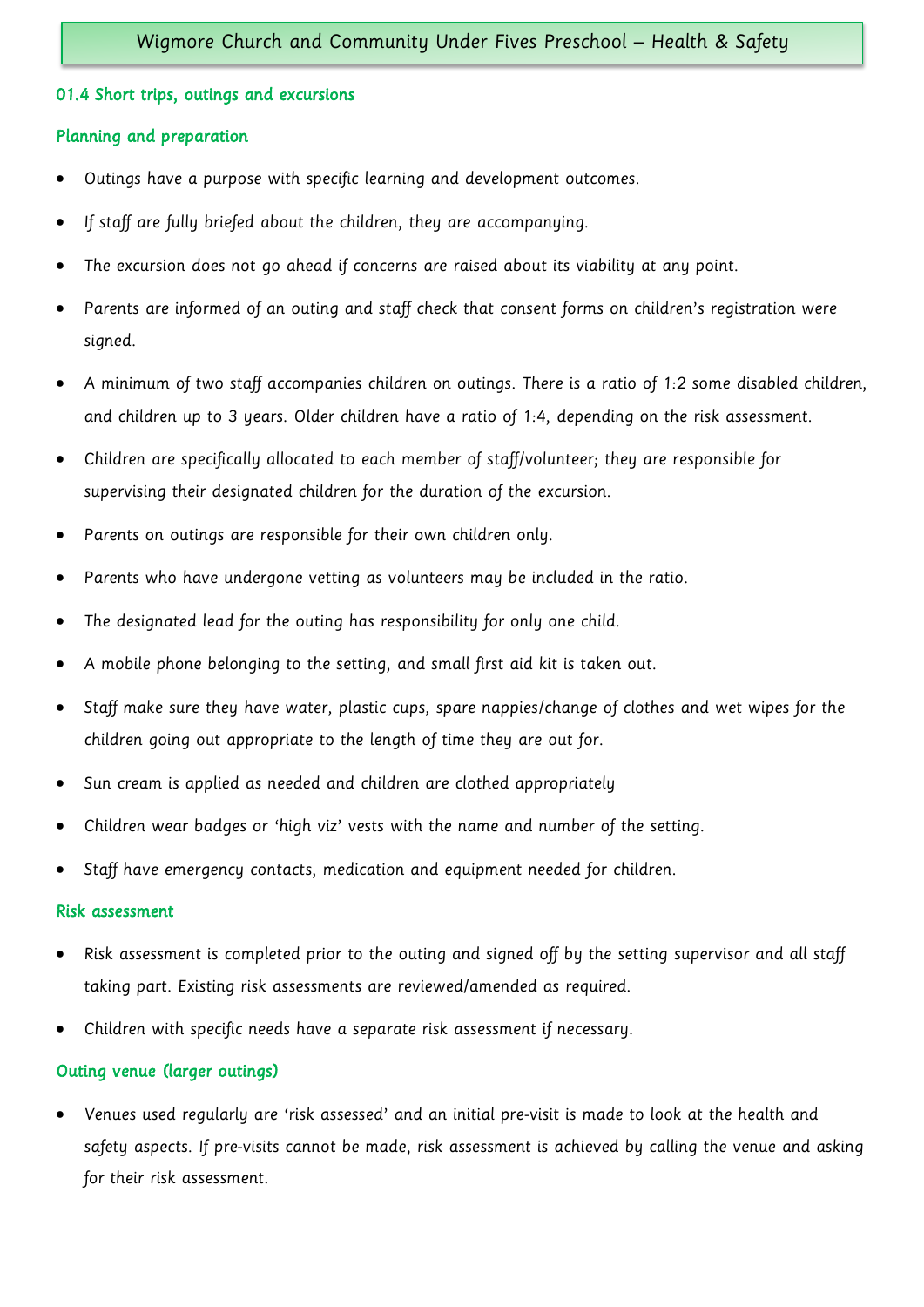#### **Transport**

- If coach hire is required for an outing, only reputable companies are used.
- The setting supervisor ensures that seat belts are provided on the coach and that booster seats and child safety seats are used as appropriate to the age of the children.
- The maximum seating capacity of the coach or minibus is not exceeded.
- Contracted drivers are not counted in ratios.
- Public transport should always be ratio of 1-2 (unless agreed with the setting supervisor).

## Where transport is provided by the setting

- Records are kept including insurance details and a list of named drivers.
- Drivers using their own transport should have adequate insurance cover.

# Farm and zoo visits

Staff are aware of the risks posed by infections such as E.coli being contracted from animals. They are also aware of toxic substances used on farms that could be hazardous to health. Staff are vigilant of the natural dangers presented by a farm or zoo visit and conduct a risk assessment prior to the visit.

- The venue is contacted in advance by the supervisor of the visit to ensure no recent outbreaks of E.coli or other infections. If there has been an outbreak the visit will be reviewed and may be postponed.
- Hands are washed and dried thoroughly after touching an animal.
- Nothing is consumed whilst going round the farm. Food is eaten away from animals, after thoroughly washing hands.
- Children are prevented from putting their faces against animals or hands in their own mouths.
- If animal droppings are touched, hands are washed and dried immediately.
- Shoes are cleaned and hands washed thoroughly as soon as possible on departure.
- Staff or volunteers who are or may be pregnant, should avoid contact with pregnant ewes and may want to consult their own GP before the visit.
- Farmers have a responsibility to ensure that hand washing, and drying facilities are available and are suitably located, that picnic areas are separate and clean, and that all other health and safety laws are fully observed.

For further guidance, refer to the insurance provider.